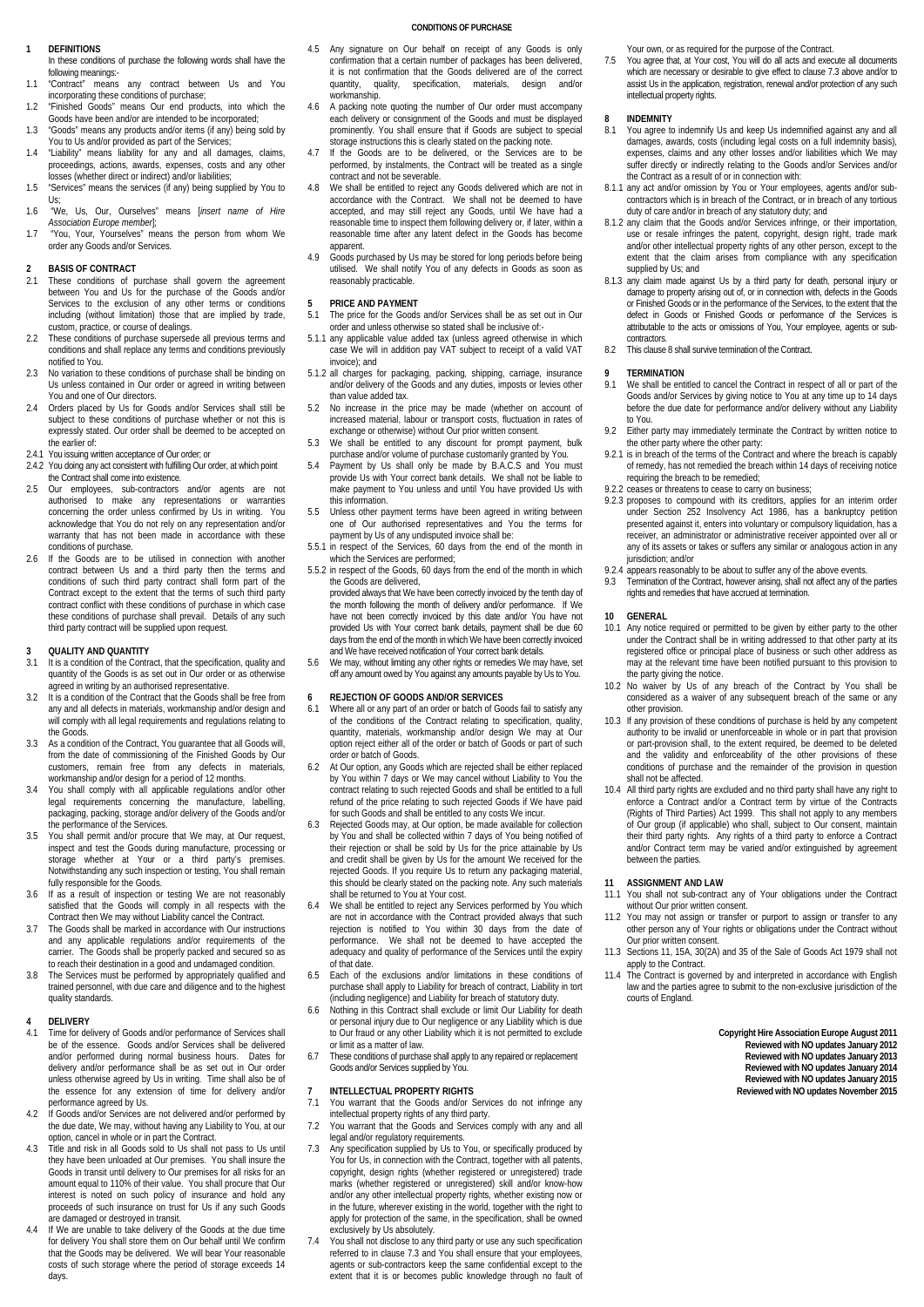# **CONDITIONS FOR HIRE AND SALE OF GOODS TO CONSUMERS AND BUSINESSES**

1 **INTERPRETATION**<br>1.1 In these conditions to 1.1 In these conditions the following words have the following meanings:

"**Consumer**" an individual acting for purposes which are wholly or mainly outside that individual's trade, business, craft or profession; "**Contract**" means a contract which incorporates these conditions

and made between the Customer and the Supplier for the hire or sale of Goods;<br>"Customer" m means the person, firm, company or other

organisation hiring Hire Goods or purchasing Sale Goods; "**Deposit**" means any advance payment required by the Supplier in relation to the Hire Goods which is to be held as security by the

Supplier; **"Digital Content"** means data which is produced and supplied in

digital form: "Force Majeure" means any event outside a party's reasonable<br>control including but not limited to acts of God, war, flood, fire,<br>labour disputes, strikes, sub-contractors, lock-outs, riots, civil<br>commotion, malicious damag

actions and any other similar events;<br>"**Goods**" means any machine, article, tool, and/or device together<br>with any accessories specified in a Contract which are hired or sold

to the Customer; "Hire Goods" means any Goods which are hired to the

Customer; "**Hire Period**" means the period commencing when the Customer

holds the Hire Goods on hire (including Saturdays Sundays and<br>Bank Holidays) and ending upon the happening of any of the<br>following events:<br>(i) the physical return of the Hire Goods by the Customer into the Supplier's possession; or

(ii) the physical repossession or collection of Hire Goods by the

Supplier; "**Liability**" means liability for any and all damages, claims, proceedings, actions, awards, expenses, costs and any other losses

and/or liabilities;<br>**"Rental**" means the Supplier's charging rate for the hire of the<br>Hire Goods which is current from time to time during the Hire Period;

"**Sale Goods**" means any Goods which are sold to the Customer; "**Supplier**" means [GT Trax Limited at the address stated at the end of these terms and will include its employees, servants, agents supprier means (ST Trax Einneu at the autress stated at the end<br>of these terms and will include its employees, servants, agents<br>and/or duly authorised representatives;

"**Services**" means the services and/or work (if any) to be performed by the Supplier for the Customer in conjunction with the hire or sale of Goods including any delivery and/or collection service in respect of the Goods.

**BASIS OF CONTRACT**<br>2.1 **Goods** are hired or sol 2.1 Goods are hired or sold subject to them being available for hire or sale to the Customer at the time required by the Customer. The Supplier will not be liable for any loss suffered by the Customer as a result of the Goods being unavailable for hire or sale where the Goods are unavailable due to circumstances beyond the Supplier's control.

2.2 Where hire of the Hire Goods is to a Customer who is an individual, unincorporated entity or a two (2) or three (3) partner business, and the hire would be covered by the Consumer Credit Act 1974, the duration of the Hire Period shall not exceed 3 months after which time the Contract shall be deemed to have automatically terminated. Accordingly the hire of any Hire Goods is not covered by the Consumer Credit Act 1974. In such circumstances, the Customer shall return the Hire Goods to the Supplier on the final day of the 3 month Hire Period. If the Customer fails to do this then it shall be liable for any financial loss which this causes the Supplier.

2.3 Nothing in this Contract shall exclude or limit any statutory<br>rights of the Customer which may not be excluded or limited due to<br>the Customer acting as a Consumer. Where the Customer is<br>acting as a Consumer any provisi in part or shall have no force or effect the Contract shall be<br>deemed not to include such provisions but this shall not effect the<br>enforceability of the remainder of the Contract. For further<br>information about your statuto in the Republic of Ireland your local office of the Director of Consumer Affairs or Citizens Information Centre.

### 3 **FAULTY GOODS, DIGITAL CONTENT AND/OR SERVICES**

3.1 Where the Customer deals as a Consumer, the Supplier is under a legal duty to supply Goods, Digital Content and Services<br>that are in conformity with the contract between the parties. In such<br>circumstances, the Customer has legal rights in relation to Goods<br>and Digital Content t and in relation to Services that are, for example, not carried out with reasonable skill and care, or if the materials used to carry out the Services are faulty or not as described.

3.2 Advice about Customers' legal rights where they deal as a Consumer is available from their local Citizens' Advice Bureau or Trading Standards office. Nothing in these conditions will affect these legal rights.

## 4 **PAYMENT**

4.1 The amount of any Deposit, Rental, monies for Sale Goods and/or charges for any Services shall be as quoted to the Customer

or otherwise as shown in the Supplier's current price list from time to time. Where a Deposit is required for the Hire Goods it must be paid in advance of the Customer hiring the Hire Goods. The Supplier may also require an initial payment on account of the Rental in advance of the Customer hiring the Hire Goods.

4.2 The Customer shall pay the Deposit, Rental, charges for<br>any Services, monies for any Sale Goods and/or any other sums<br>payable under the Contract to the Supplier at the time and in the<br>manner agreed. The Supplier's pric exclusive of any applicable VAT for which the Customer shall additionally be liable.

4.3 Payment by the Customer on time under the Contract is an essential condition of the Contract. Payment shall not be deemed to be made until the Supplier has received either cash or cleared funds in respect of the full amount outstanding.

4.4 **\***If the Customer fails to make any payment in full on the due date the Supplier may charge the Customer interest (both before and after judgment/decree) on the amount unpaid at the rate implied by law under the Late Payment of Commercial Debts (Interest) Act 1998 (where applicable) or at the rate of 4% above the base rate from time to time of the Supplier's bank whichever is

higher.<br>4.5 4.5 **\***The Customer shall pay all sums due to the Supplier under this Contract without any set-off, deduction, counterclaim and/or any other withholding of monies.

4.6 The Supplier may set a reasonable credit limit for the Customer. The Supplier reserves the right to terminate or suspend<br>the Constract for hire of the Hire Goods and/or the provision of<br>Services if allowing it to conti exceeding its credit limit or the credit limit is already exceeded.

4.7 The Supplier reserves the right to store the Customer's credit card details on its password protected customer account system and further reserves the right to use such details against future Rentals made by the Customer.

### 5 **RISK, OWNERSHIP AND INSURANCE**

5.1 Risk in the Goods will pass immediately to the Customer when they leave the physical possession or control of the Supplier.

5.2 Risk in the Hire Goods will not pass back to the Supplier from the Customer until the Hire Goods are back in the physical possession of the Supplier. This shall apply even if the Supplier has

agreed to cease charging the Rental. 5.3 Ownership of the Hire Goods remains at all times with the Supplier. The Customer has no right, title or interest in the Hire Goods except that they are hired to the Customer. Ownership of any Sale Goods remains with the Supplier until all monies payable to the Supplier by the Customer for the Sale Goods have been paid in full. 5.4 Until ownership in the Sale Goods passes to the Customer, the Customer shall:-

5.4.1 hold the Sale Goods on a fiduciary basis as the Supplier's bailee;

5.4.2 maintain the Sale Goods in satisfactory condition; and

5.4.3 keep the Sale Goods insured against all risks for their full price from the time they leave the physical possession or control of .<br>the Supplier.

5.5 The Customer must not deal with the ownership or any interest in the Hire Goods. This includes but is not limited to selling, assigning, mortgaging, pledging, charging, securing, hiring,<br>withholding, exerting any right to withhold, disposing of and/or<br>lending. However the Customer may re-hire the Hire Goods to a<br>third-party-with-the-prior-written

5.6 The Supplier may provide reasonably priced insurance in respect of the Hire Goods at an additional cost to the Rental. Alternatively the Supplier may require the Customer to insure the Hire Goods for such reasonable risks as the Supplier may specify and any proceeds of any such insurance shall be paid to the Supplier on demand. The Customer must not compromise any claim in respect of the Hire Goods and/or any associated insurance without the Supplier's written consent.<br>6 DELIVERY, COLLECT

# 6 **DELIVERY, COLLECTION AND SERVICES**

It is the responsibility of the Customer to collect the Goods from the Supplier, and, in the case of Hire Goods, return them to the Supplier at the end of the Hire Period. If the Supplier agrees to<br>deliver Goods to and/or collect the Hire Goods from the<br>Customer it will do so at its standard delivery cost and such delivery and/or collection will form part of the Services.

If the Supplier agrees to collect the Hire Goods from the Customer at the end of the Hire Period the Customer must give the Supplier reasonable notice which shall include at least three (3)<br>working days' notice from the end of the Hire Period. The Customer<br>shall remain responsible and liable for any loss, damage or theft to<br>the Hire Goods until unless the Supplier fails to collect the Hire Goods within 5 working days of the Customer notifying the Supplier that the Hire Goods are ready for collection whereupon the Supplier shall be liable for any loss, damage or theft thereafter.

6.3 Where the Supplier provides Services the persons per the Services are servants of the Customer and once the Customer instructs such person they are under the direction and control of the<br>Customer. The Customer shall be solely responsible for any<br>instruction, guidance and/or advice given by the Customer to any<br>such person and for any dama persons following the Customer's instructions, guidance and/or

advice except to the extent that the persons performing the Services are found to be negligent by a court with jurisdiction to make such finding pursuant to clause 14.8.

6.4 The Customer will allow and/or procure sufficient access to and from the relevant site and procure sufficient undacting space,<br>facilities, equipment and access to utilities for the Suppliers<br>employees, sub-contractors and/or agents to allow them to carry out<br>the Services. The Custo prepared before the Services are due to commence.

6.5 If any Services are delayed, postponed and/or are cancelled due to the Customer failing to comply with its obtigations the<br>Customer will be liable to pay the Supplier's additional standard<br>charges from time to time for such delay, postponement and/or<br>cancellation except where the C

## 7 **CARE OF HIRE GOODS**

## The Customer shall:

7.1.1 not remove any labels from and/or interfere with the Hire Goods, their working mechanisms or any other parts of them and shall take reasonable care of the Hire Goods and only use them for their proper purpose in a safe and correct manner in accordance with any operating and/or safety instructions provided or supplied to the

Customer; 7.1.2 notify the Supplier immediately after any breakdown, loss and/or damage to the Hire Goods;

7.1.3 take adequate and proper measures to protect the Hire Goods from theft, damage and/or other risks;

7.1.4 notify the Supplier of any change of its address and upon the Supplier's request provide details of the location of the Hire Goods;

7.1.5 permit the Supplier at all reasonable times and upon reasonable notice to inspect the Hire Goods including procuring access to any property where the Hire Goods are situated;

7.1.6 keep the Hire Goods at all times in its possession and control and not to remove the Hire Goods from the country where the Customer is located and/or the country where the Supplier is located without the prior written consent of the Supplier;

7.1.7 be responsible for the conduct and cost of any testing examinations and/or checks in relation to the Hire Goods required by any legislation, best practice and/or operating instructions except to the extent that the Supplier has agreed to provide them art of any Services;

7.1.8 not do or omit to do anything which the Customer has been notified will or may be deemed to invalidate any policy of insurance related to the Hire Goods;

7.1.9 not continue to use Hire Goods where they have been damaged and will notify the Supplier immediately if the Hire Goods are involved in an accident resulting in damage to the Hire Goods,

other property and/or injury to any person; and 7.1.10 where the Hire Goods require fuel, oil and/or electricity ensure that the proper type and/or voltage is used and that, where appropriate, the Hire Goods are properly installed by a qualified ando, and cancer

7.1.11 ensure that any employees, agents or contractors that operate the Hire Goods are, if applicable, adequately and sufficiently qualified and trained to operate the Hire Goods in accordance with all current and applicable legislation.

7.2 The Hire Goods must be returned by the Customer in good working order and condition (fair wear and tear excepted) and in a clean condition together with all insurance policies, licences, registration and other documents relating to the Hire Goods.

## 8 **BREAKDOWN**

8.1 Allowance may be made in relation to the Rental to the Customer for any non-use of the Hire Goods due to breakdown<br>caused by the development of an inherent fault and/or fair wear and<br>tear on condition that the Customer informs the Supplier as soon<br>as practicable of the breakdo or replace the Hire Goods within a reasonable time.<br>8.2 The Customer shall be responsible for a

The Customer shall be responsible for all expenses, loss (including loss of Rental) and/or damage suffered by the Supplier arising from any breakdown of the Hire Goods due to the Customer's negligence, misdirection and/or misuse of the Hire Goods.

8.3 The Supplier will at its own cost carry out all routine maintenance and repairs to the Hire Goods during the Hire Period and all repairs which are required due to fair wear and tear and/or<br>an inherent fault in the Hire Goods. The Customer will be<br>responsible for the cost of all repairs necessary to Hire Goods during<br>the Hire Period which ari and tear, an inherent fault and/or the negligence of the Supplier while carrying out routine maintenance and/or repairs.

8.4 The Customer must not repair or attempt to repair the Hire Goods unless authorised to do so in writing by the Supplier.

## 9 **LOSS OR DAMAGE TO THE HIRE GOODS**

If the Hire Goods are returned in damaged, unclean and/or defective state except where due to fair wear and tear and/or an inherent fault in the Hire Goods, the Customer shall be liable to pay the Supplier for the cost of any repair and/or cleaning required to return the Hire Goods to a condition fit for re-hire and to pay the Rental, in accordance with the provisions of clause 8.3, until such repairs and/or cleaning have been completed.

9.2 In respect of any Hire Goods which are lost, stolen or

# HIRE ASSOCIATION EUROPE 2450 REGENTS COURT, THE CRESCENT, BIRMINGHAM, B37 7YE TEL: 0121 380 4600 www.hae.org.uk © **Hire Association Europe January 2018**